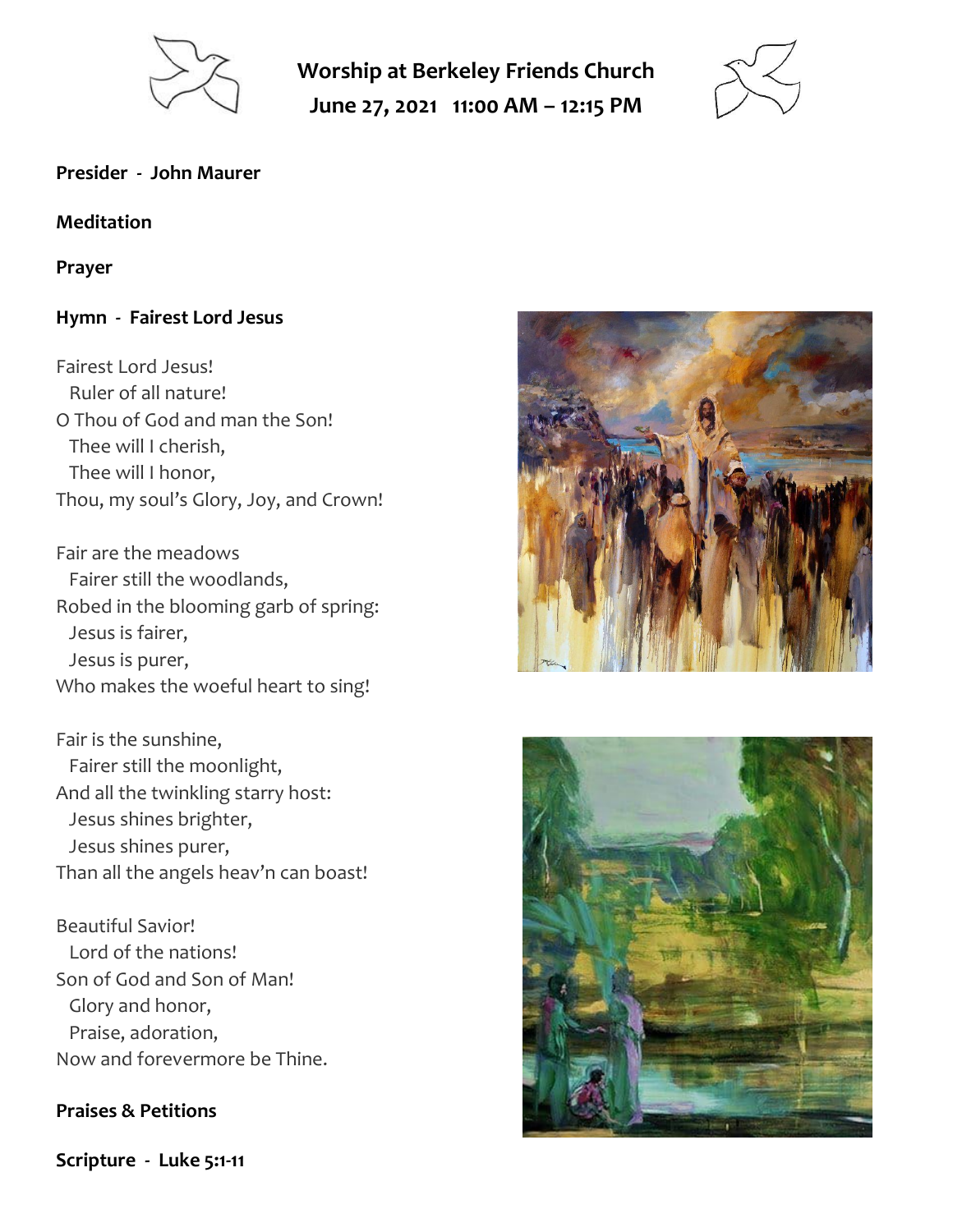# **Message - "Into the Deep Water" - Micah Bales**

## **Open Worship**

*Christ is ministering to us in the silence. Nothing needs to be said, unless there is a clear leading to speak. After a period of centering down, if you feel a leading to speak, please be obedient to it: Speak clearly, loudly, and succinctly. Allow time for a message to settle before another message is offered.*

**Hymn - Lord, You Have Come To The Seashore**

Lord you have come to the seashore, neither searching for the rich nor the wise Desiring only that I should follow

# (Refrain)

Oh Lord with Your eyes set upon me, gently smiling You have spoken my name All I longed for I have found by the water, at Your side I will seek other shores

Lord, see my goods my possessions, in my boat you find no power, no wealth Will You accept then, my nets and labor?

(Refrain)

Lord, take my hands and direct them, help me spend myself in seeking the lost Returning love for the love you gave me

(Refrain)

Lord, as I drift on the waters, be the resting place of my restless heart My life's companion, my friend and refuge

(Refrain)





## **Welcome – Announcements- Offering**

*God is the Great Giver and has given much to us. The contributions you make are vital to the life of the meeting. Please consider offerings through mail (mark envelope - Attn: Asst. Treasurer) or the Donate Now button on the church's website.*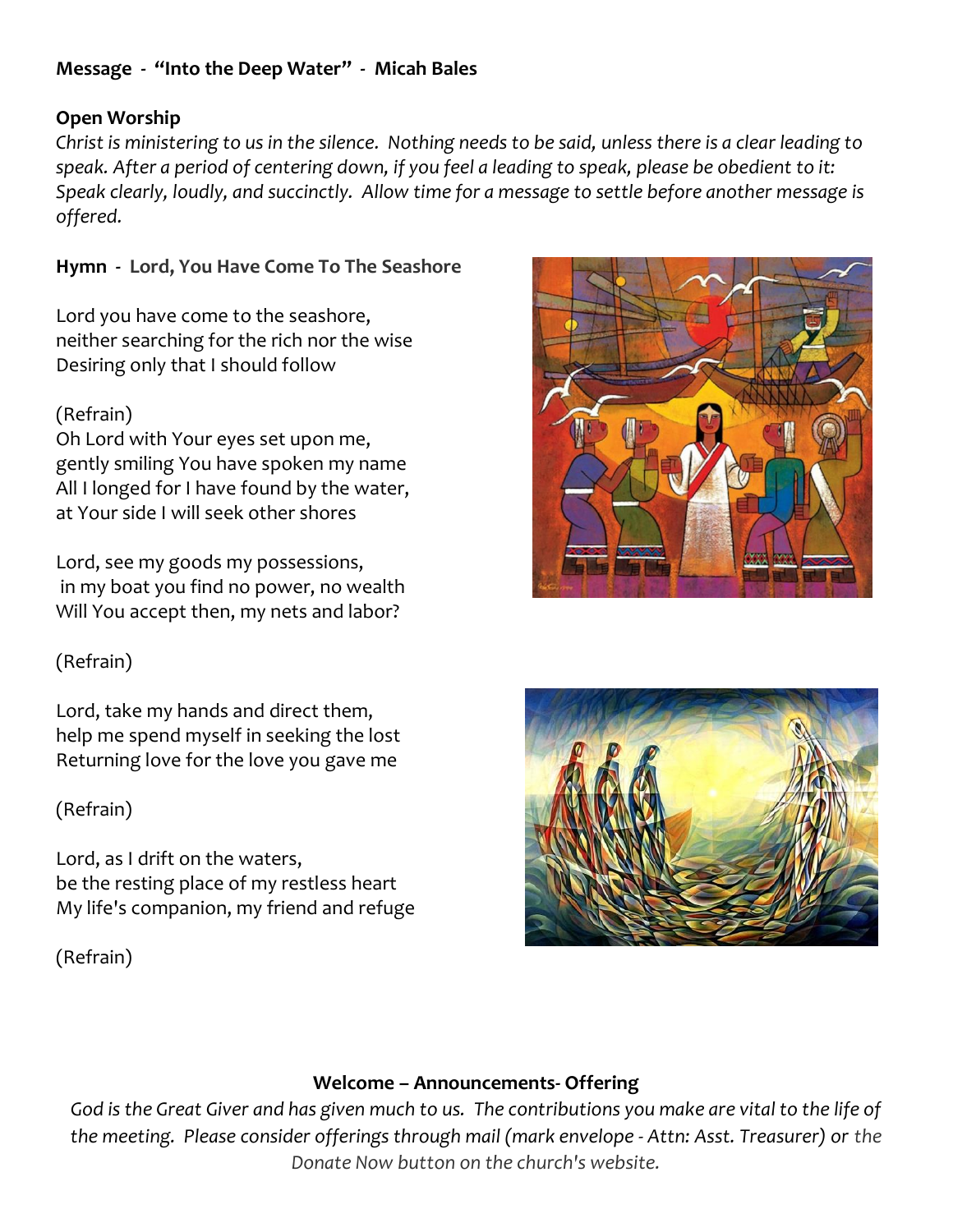#### **Welcome**

We are a welcoming and inclusive congregation. We trust that your heart may be warmed by the Lord's Presence as we worship together. If you have prayer needs or spiritual concerns, please call or email the pastors, Micah Bales and Faith Kelley, or any member of Ministry and Council.

# **Church Announcements**

**Sermon by Phone -** Listen to the sermon each week on the website or our sermon by phone service. To listen to the sermon on your phone, **call 510-201-9143** at any time to hear each week's message. New sermons are uploaded on Sunday afternoons.

**Today, Sunday June 27, we will have our PECSC committee meeting at 1-2:30pm.** Link below. [https://www.google.com/url?q=https://us02web.zoom.us/j/87809382942?pwd%3DQjdlZTVGb1lhRElpSWpaQ](https://www.google.com/url?q=https://us02web.zoom.us/j/87809382942?pwd%3DQjdlZTVGb1lhRElpSWpaQXlobXNmQT09&sa=D&source=calendar&usd=2&usg=AOvVaw3lUYizM3qL35K0p39gMsbU) [XlobXNmQT09&sa=D&source=calendar&usd=2&usg=AOvVaw3lUYizM3qL35K0p39gMsbU](https://www.google.com/url?q=https://us02web.zoom.us/j/87809382942?pwd%3DQjdlZTVGb1lhRElpSWpaQXlobXNmQT09&sa=D&source=calendar&usd=2&usg=AOvVaw3lUYizM3qL35K0p39gMsbU)

**Bible Study** starts 7:30 PM on Tuesdays via Zoom. You do not need to have read or have a copy of the book available as we read a discussion and then discuss. We are discussing the book - **Jesus and Nonviolence by Walter Wink.** In this book Wink argues that Christian tradition of nonviolence is needed as an alternative to the dominant and death-dealing powers of our consumerist culture and fractured world. While you can join Bible Study any time, the start of a new book is a great time to start attending.

**Barclay Press** and **Pendle Hill** are collaborating on the *Illuminate* Summer Speaker Series, 2nd and 4th Mondays, June 14 to August 23, 7:30–9 p.m. ET via Zoom. Join us for a series of evening discussions with authors of the Barclay Press *Illuminate* Friends Bible study summer curriculum on Ephesians, Philippians, and Colossians. [Click here for more information.](https://scymf.us15.list-manage.com/track/click?u=b3919ba778f46050fb765c146&id=8d1e399759&e=445a862d65)

**Friend United Meeting's next International Prayer Gathering will be July 9 at 9:00 AM Pacific on Zoom.**  Gather as a global Quaker community, to hear the voices of Friends, and pray together. Access Information: https://uso2web.zoom.us/j/81401601535 Or call: 929-205-6099. Enter Meeting ID: 814 0160 1535

New resource! The **Quaker Parenting Initiative** is dedicated to helping parents find direction and spiritual meaning in their journey with their children, as they love and live with them while seeking how to nurture and guide them. [Click here for more information.](https://scymf.us15.list-manage.com/track/click?u=b3919ba778f46050fb765c146&id=e0c462929f&e=445a862d65)

Keep up with BFC throughout the week. Join the announcement listserv by emailing Faith at [pastor@berkeleyfriendschurch.org](mailto:pastor@berkeleyfriendschurch.org) and follow us on Facebook.